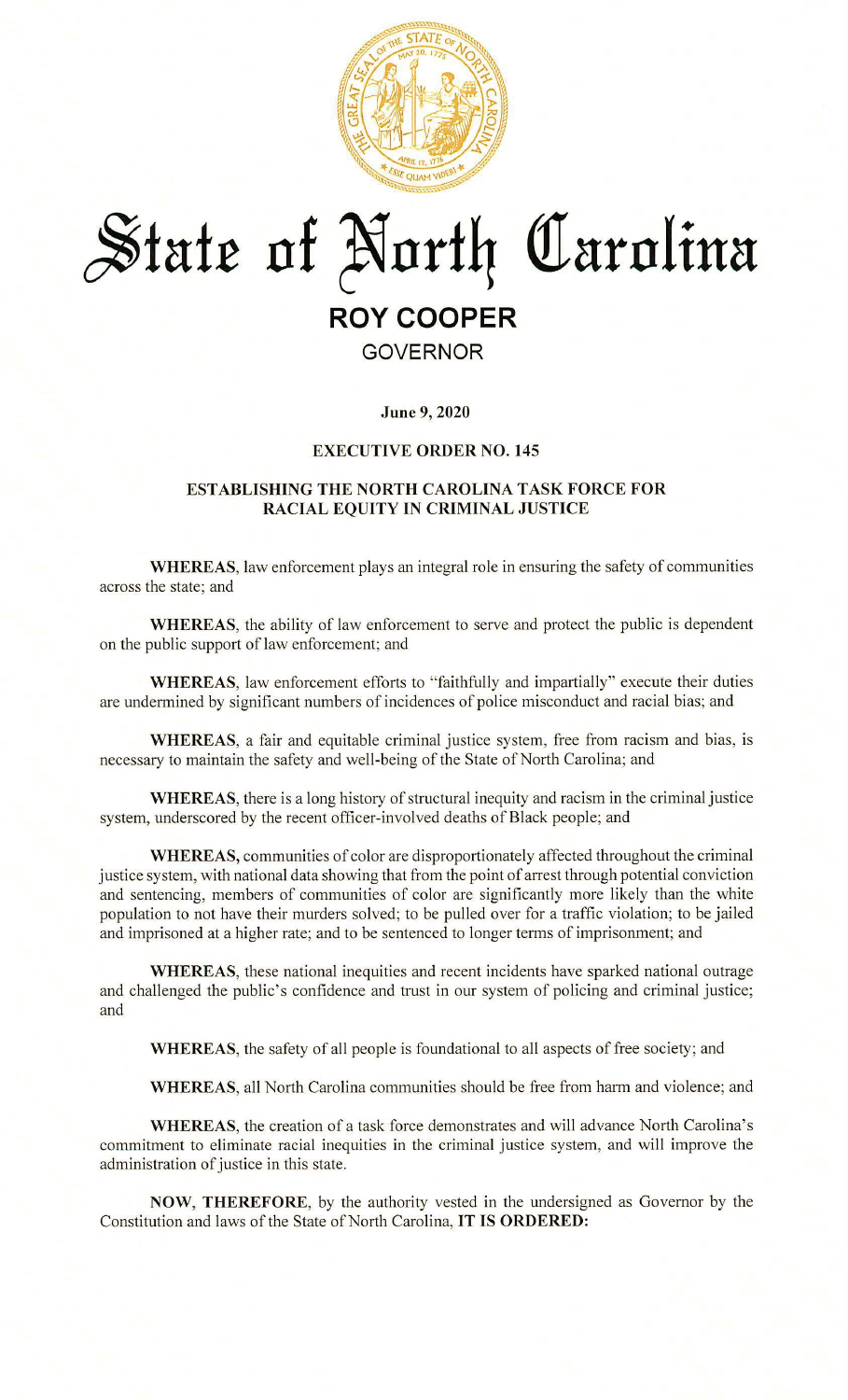#### **Section 1. Task Force**

#### A. Establishment and Purpose

The North Carolina Task Force for Racial Equity in Criminal Justice ("Task Force") is hereby established as an advisory task force. The mission of the Task Force is to develop and help implement solutions that will eliminate disparate outcomes in the criminal justice system for communities of color.

#### B. Duties

This Task Force's mandate is to develop evidence-informed strategies and equitable policy solutions that address the structural impact of intentional and implicit racial bias while maintaining public safety for at least the following areas:

- I. Law Enforcement Practices and Accountability
	- a. Law enforcement training to promote public safety and build community support
	- b. Use of force
	- c. Community policing
	- d. Recruiting and retaining a diverse and racially equitable workforce
	- e. Law enforcement accountability and culture
	- f. Investigations
	- g. Pre-arrest diversion and other alternatives to arrest
- 2. Criminal Justice Practices and Accountability
	- a. Pre-trial release and bail practices
	- b. Charging decisions and criminal trials
	- c. Use and impact of fines and fees
- 3. The Task Force is expected to consult with local, state, and national criminal justice and racial justice experts and people with experiences relevant to the Task Force's mandate. The Task Force shall collaborate with and promote the research and solutions developed by at least the following commissions, councils, and programs to the extent their work intersects with the mission and purpose of the Task Force:
	- State Reentry Council Collaborative;
	- School Justice Partnerships;
	- North Carolina Sentencing and Policy Advisory Commission;
	- North Carolina Criminal Justice Education and Training Standards Commission;
	- North Carolina Sheriffs' Education and Training Standards Commission;
	- North Carolina Commission on Racial and Ethnic Disparities in the Criminal Justice System;
	- North Carolina Justice Academy;
	- Governor's Crime Commission; and
	- Center for the Reduction of Law Enforcement Use of Deadly Force.

Furthermore, to the extent they do not already, these groups are strongly encouraged to consider and report on racial and ethnic disparities in their work.

#### C. Membership

The Task Force shall be comprised of no more than twenty-five (25) members, including chair(s). All members shall be appointed by the Governor and shall serve at the Governor's pleasure. The Governor shall select the chair or co-chairs to lead the Task Force. The Task Force shall include representatives from the following groups:

- North Carolina Department of Justice;
- North Carolina Department of Public Safety;
- North Carolina Judicial Branch;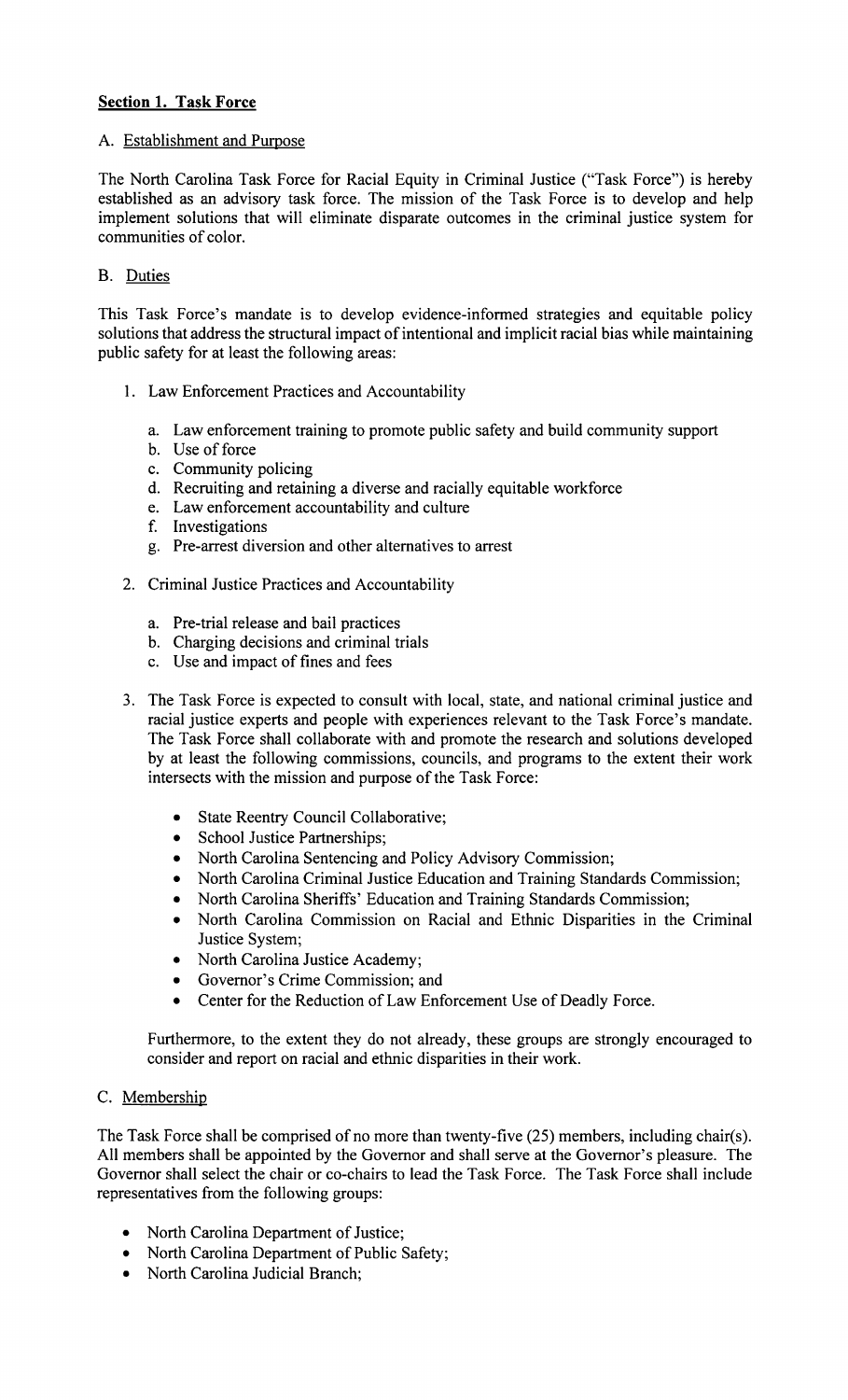- District and Superior Court Judges;
- District Attorneys;
- Public Defenders;
- Organizations or individuals that represent or advocate for marginalized communities, including communities of color, Latinx, American Indian and LGBTQ populations;
- Justice-involved individuals;
- Victim advocates;
- Chiefs of Police;
- Sheriffs:
- North Carolina General Assembly;
- Local elected officials; and
- Other appropriate representatives from local and state government, academic institutions, research or advocacy groups, etc.
- D. Meetings, Quorum, and Deliverables
	- 1. This Task Force shall submit a report to the Office of the Governor with recommendations on implementation no later than December **1,** 2020. The Task Force may make policy recommendations at any time, upon a simple majority vote of the present Task Force members. A simple majority of Task Force members shall constitute quorum to transact business.
	- 2. Task Force recommendations should include practical implementation plans and improvement metrics. The Task Force shall meet at least twice a month through November 2020. Sub-committee meetings may serve to fulfill the Task Force's duty to meet at least twice a month. Due to challenges created by the COVID-19 pandemic, these meetings may be held virtually. All meetings shall be open to the public consistent with the state Open Meetings Laws, N.C. Gen. Stat. § 143-318.9 et seq.
	- 3. After December 1, 2020, the full Task Force shall meet at least quarterly and shall submit reports describing Task Force activities and any recommendations at least annually.
	- 4. The Task Force shall serve without compensation but may receive per diem allowance and reimbursement for travel and subsistence expenses in accordance with state law and Office of State Budget and Management policies and regulations.

#### **Section 2. Directives for Cabinet Law Enforcement Agencies and Recommendations for Non-Cabinet Law Enforcement Agencies**

- A. On June 8, 2020, Secretary Erik A. Hooks directed all law enforcement agencies under the purview of the North Carolina Department of Public Safety ("DPS") to:
	- 1. Conduct a thorough review of their existing policies on use of force and de-escalation techniques, arrest procedures, treatment of persons in custody, cultural sensitivity training, crisis intervention, and internal investigation processes; and
	- 2. Ensure each division has a clear policy articulating a duty to intervene and report in any case where an officer may be a witness to what they know to be an excessive use of force or other abuse of a suspect or arrestee.
- B. All other Cabinet agencies named pursuant to N.C. Gen. Stat. § 143B-6 and with sworn law enforcement entities shall conduct the policy reviews under Subsection (A) of this Section.
- C. All state agencies not named pursuant to N.C. Gen. Stat. § 143B-6 and whose principal head is not appointed by the Governor and who have a sworn law enforcement personnel under their supervision and control are strongly urged to conduct the policy reviews under Subsection (A) of this Section.
- D. DPS shall continue to recruit, train and retain a more racially diverse workforce to the greatest extent possible.